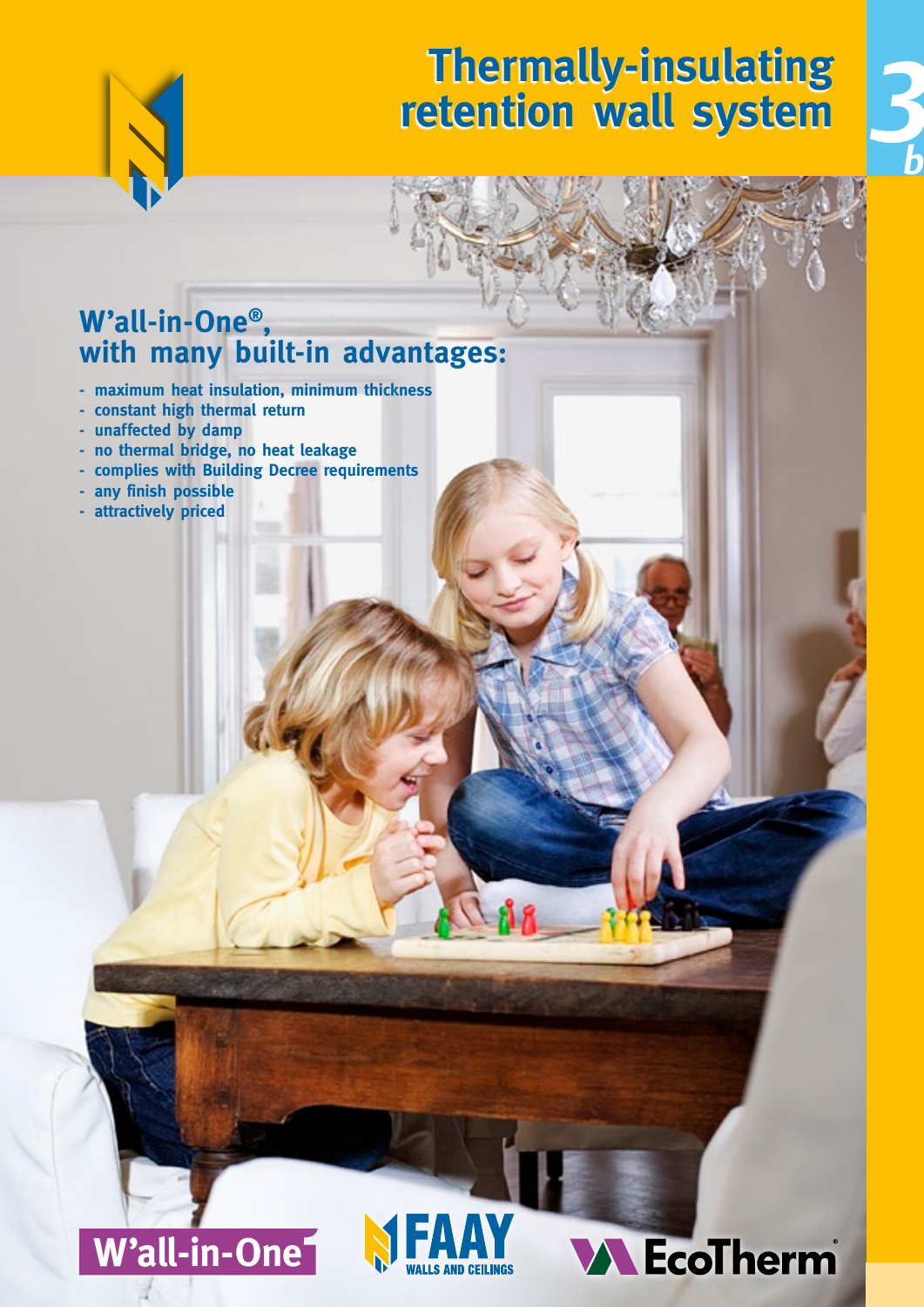**W'all-in-One® is a new, high quality thermally insulating retention wall system that can be finished in all the usual ways. W'all-in-One® is the result of good teamwork between system wall developer Faay Vianen B.V. and insulation specialist EcoTherm. W'all-in-One® is therefore rightfully a retention wall system with many 'built-in' advantages!**

# W'all-in-One

The W'all-in-One® retention wall delivers a high return per m2 with a minimal thickness. This is because the HR-isolatie® has a high degree of insulation even in small thicknesses. With as extra advantage: a space saving of 50% (!) in comparison with a traditional retention wall on the basis of rock wool (with a similar degree of insulation). W'all-in-One® reaches Rc 2.65 at a thickness of 60 mm. At 70 mm the Rc is as much as 3.05.

Another advantage: the PIR sheet has a vapour-retarding foil layer on both sides. That is useful because mistakes are often made when it is installed in construction. This is not a problem thanks to the W'all-in-One® system. The Rc value of the whole construction is increased by 0.57 due to the reflective working of the foil. Moreover W'all-in-One® is light-weight, durable and recyclable. W'all-in-One® has KOMO certificate, no. 20196/09.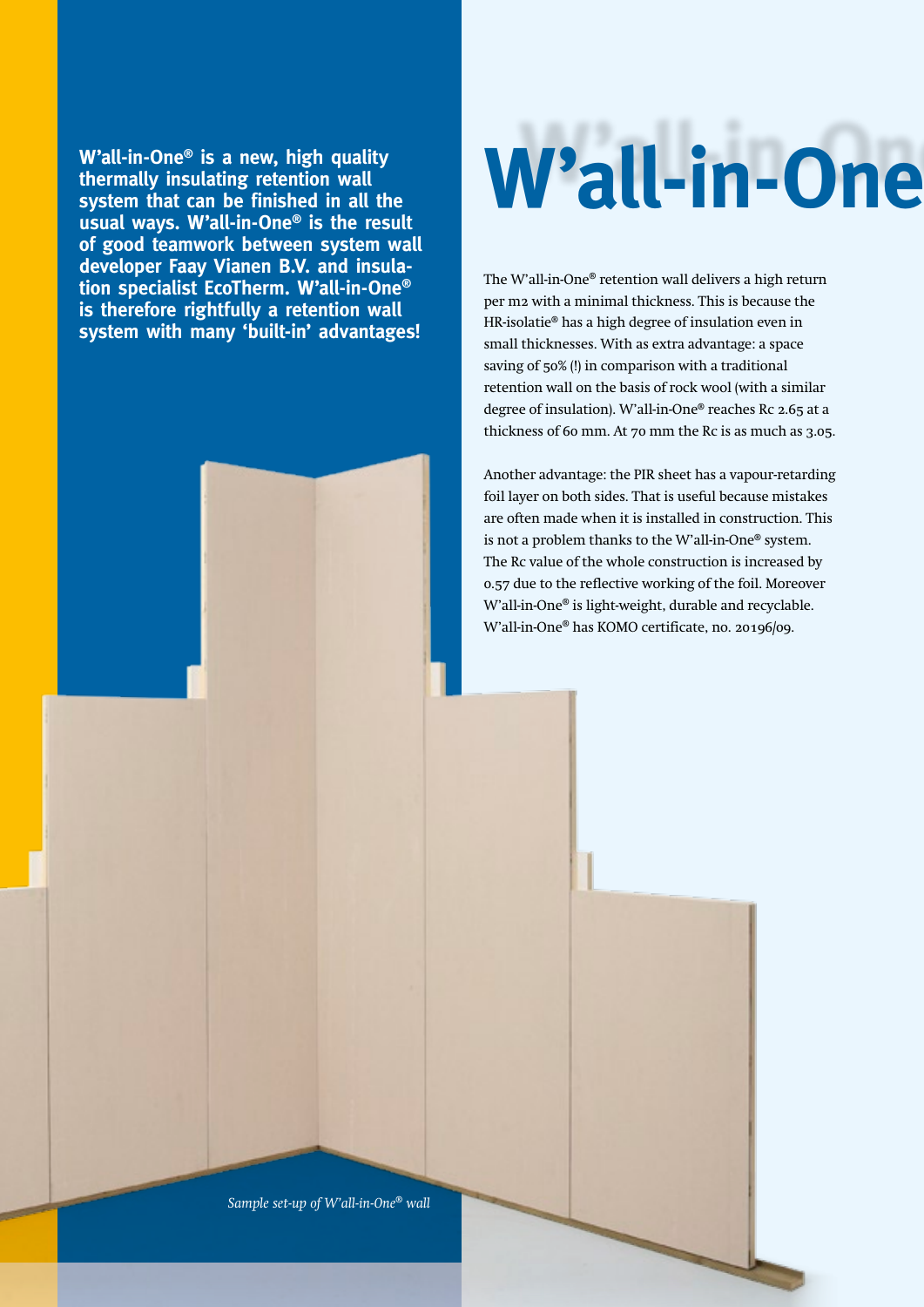## $\textsuperscript{®}$  is faster in 5 ways!

The W'all-in-One® panels stand on wooden profiles and against cavity battens at the top. Thanks to the special connecting/assembly strips and the lengthwise rebates on the panels you are able to install the W'all-in-One® wall in a trice.

#### **No thermal bridge, no heat leakage**

The assembly profiles are fixed to the rear construction with counter-sunk screws (no thermal bridge!). Slide in panel, screw profile tight, slide in panel, and so on. The W'all-in-One® panels themselves do not need to be screwed down! Moreover the assembly profiles connect the panels without thermal leaks. You are able to fill-insulate quicker and qualitatively more accurately with W'all-in-One®!

All of the above ensure that there are considerably less labour tasks. After all:

- application of vapour-permeable foil between insulation material and existing wall
- application of vapour-retarding foil between insulation and plasterboard finish
- separate measurement and application of insulation material
- separate measurement and attachment of final lining
- skimming screw holes in the final lining is not necessary! **In short, you are able to fill-insulate quicker and qualitatively more accurately in 5 ways with W'all-in-One®!**